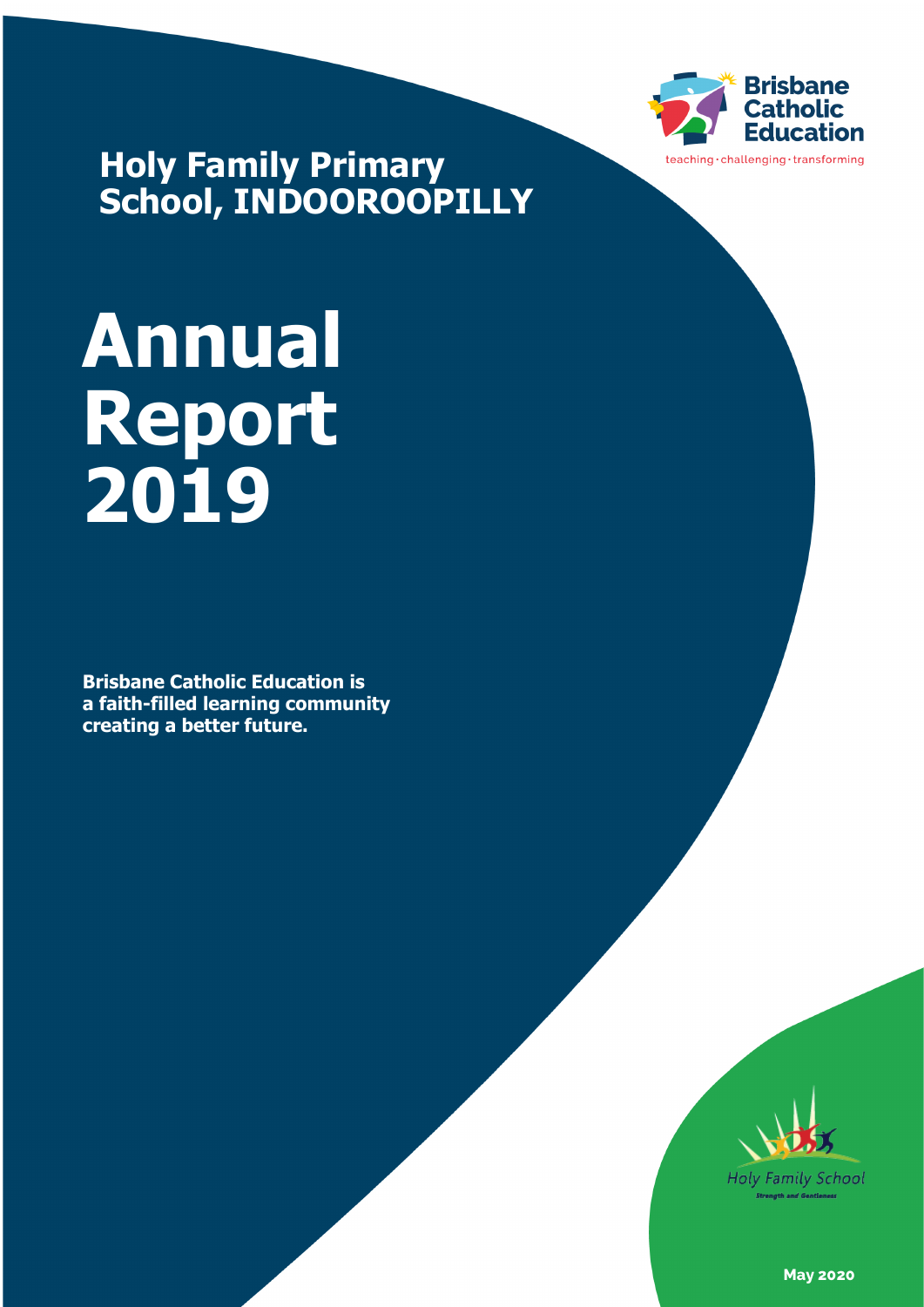# Contact information

| <b>School</b>         | Holy Family Primary School            |  |  |
|-----------------------|---------------------------------------|--|--|
| <b>Postal address</b> | Ward Street, INDOOROOPILLY, QLD, 4068 |  |  |
| <b>Phone</b>          | $(07)$ 3870 9600                      |  |  |
| <b>Email</b>          | pindooroopilly@bne.catholic.edu.au    |  |  |
| School website        | www.holyfamilyps.qld.edu.au           |  |  |
| <b>Contact Person</b> | John Robertson - Principal            |  |  |

# **Principal's foreword**

The 2019 Annual Report presents information for reporting requirements and informs the wider community of our school's operations and achievements through the year. The report includes information on the school's profile, curriculum delivery, social climate, school funding, workforce composition and student performance.

# **School progress towards its goals in 2019**

During 2019, Holy Family School strived to achieve our major goals to support a culture of progressing high quality learning for students and staff. 2019 was a year of major changes following our 2018 review year. We also set very high goals of almost 100% benchmarking targets for our Early Years classes with reading and a further high target standard of 95% for our upper grade students with writing. Whilst we were short of 100% target for the Early Years we achieved and learnt a great deal about improving the progress of our students. We achieved our targets for our Year 3, 5 & 6 students and fell short by just 1.9% for our Year 4s (one student).

| Goal                                                                                                                                                                                                                                                                                                                                                                                                                                                                             | <b>Progress</b> |
|----------------------------------------------------------------------------------------------------------------------------------------------------------------------------------------------------------------------------------------------------------------------------------------------------------------------------------------------------------------------------------------------------------------------------------------------------------------------------------|-----------------|
| Teachers will develop their proficiency in the teaching of reading so that by<br>the end of 2019, students will increase their reading growth and<br>development, so that Prep - 95%, Year 1 - 100%, Year 2 - 100% will achieve<br>BCE Benchmarking targets.                                                                                                                                                                                                                     | Not Achieved    |
| Teachers will develop their proficiency in the teaching of writing so that by<br>the end of 2019, students in Year 3 - 95% Year 4 - 95% Year 5 - 95% Year<br>6-95% will meet the BCE Writing Criteria target of 20-24 through a whole<br>school approach of embedding the Effective and Expected Practices.                                                                                                                                                                      | Not Achieved    |
| Teachers will implement the Relationships and Sexual Education (RSE)<br>program using the co-constructed Scope and Sequence framework. They will<br>integrate the Daniel Morcombe Program across the school from Prep to Year<br>5, as well as a focus on Personal Development through the 'Let's Chat'<br>program for Years 3-6. Both of these programs are to be used as a support<br>to the teaching of Health, RE and Science in the classroom by the classroom<br>teachers. | Achieved        |
| Teachers will collaborate, deliver and upload English, RE and HASS<br>curriculum plans that will address differentiation using BCE Effective and<br><b>Expected Practices.</b>                                                                                                                                                                                                                                                                                                   | Achieved        |
| Collaborative and sustainable, professional practices enhance the culture of<br>innovative learning and wellbeing of all in the school community.                                                                                                                                                                                                                                                                                                                                | Achieved        |
| Staff will plan to embed a Catholic perspective & story across all learning<br>areas.                                                                                                                                                                                                                                                                                                                                                                                            | Achieved        |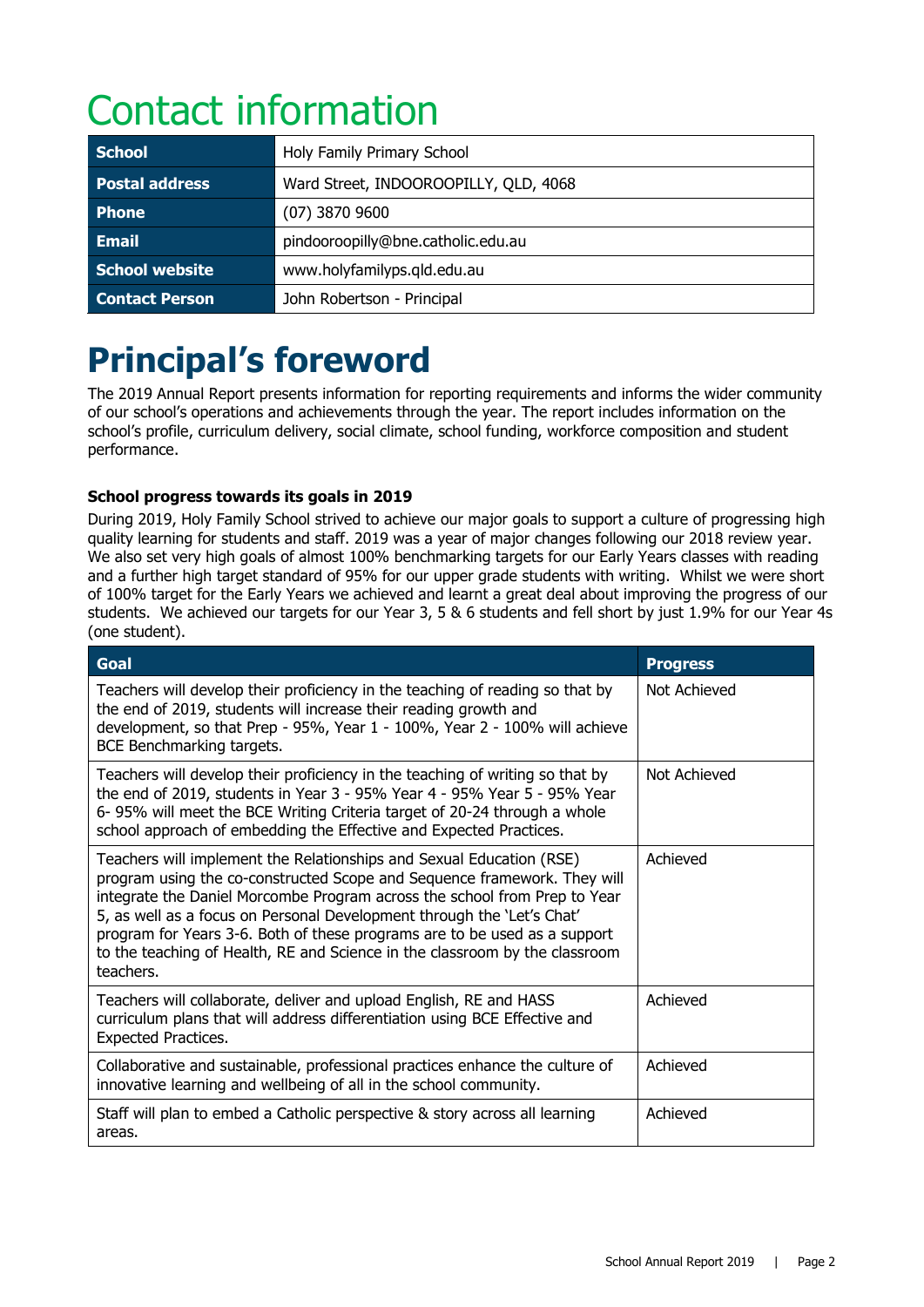#### **Future outlook**

The explicit improvement agenda for 2019 will focus on gaining improvements in:

- Supporting Teacher capacity with Literacy and Curriculum Planning
- Student growth in literacy with school implementing a new role of Literacy Numeracy Enhancement Teacher
- Teachers confidently planning to embed a Catholic perspective across all learning areas initially RE.
- School investigating ways to encourage greater stewardship of resources

# **Our school at a glance**

# **School profile**

Holy Family Primary School is a Catholic primary school administered through Catholic Education Archdiocese of Brisbane.

| <b>Coeducational or single sex:</b> |  | Coeducational |
|-------------------------------------|--|---------------|
|-------------------------------------|--|---------------|

**Year levels offered in 2019:** Primary

#### **Student enrolments for this school:**

|      | <b>Total</b> | <b>Girls</b> | <b>Boys</b> | <b>Aboriginal and</b><br><b>Torres Strait</b><br><b>Islander</b><br>students |
|------|--------------|--------------|-------------|------------------------------------------------------------------------------|
| 2019 | 247          | 164          | 83          | U                                                                            |

Student counts are based on the Census (August) enrolment collection.

# **Characteristics of the student body**

The students who enrol at Holy Family School are very much supported by parents who seek a high quality curriculum that will engage their children. Our school maintains a strong emphasis on the relationship between the teachers and the children.

As the school prides itself on being inclusive, we differentiate for a range of student's abilities, skills, ethnicity and backgrounds. The students at Holy Family performed well on national NAPLAN results.

Over the years our graduating students have performed extremely well with the educational success in surrounding secondary colleges, with many of our girls transitioning to Brigidine Secondary College Indooroopilly and boys to Ambrose Treacy College, Indooroopilly.

Students enter the gates of Holy Family School as little Preps filled with wonder and rise to the important responsibilities of being Year 6 Leaders of great confidence and promise for the future. Our students benefit greatly from our unique learning program that is enhanced by a purpose-built environment catering for collaborative learning and STEM initiatives

# **Curriculum delivery**

#### **Approach to curriculum delivery**

Our School recognises the importance to prepare students for a world beyond the classroom. We are constantly challenging our young minds to take learning risks and develop positive growth mindsets.

Igniting a hunger for learning, unlocking creativity and exploring the concepts of global thinking forms our Enrichment Program at Holy Family.

We provide opportunities for students to challenge their learning through:

- STEAM-related projects and excursions
- Coding and Robotics
- Debating and Public Speaking
- Maths Competitions
- Leadership Programs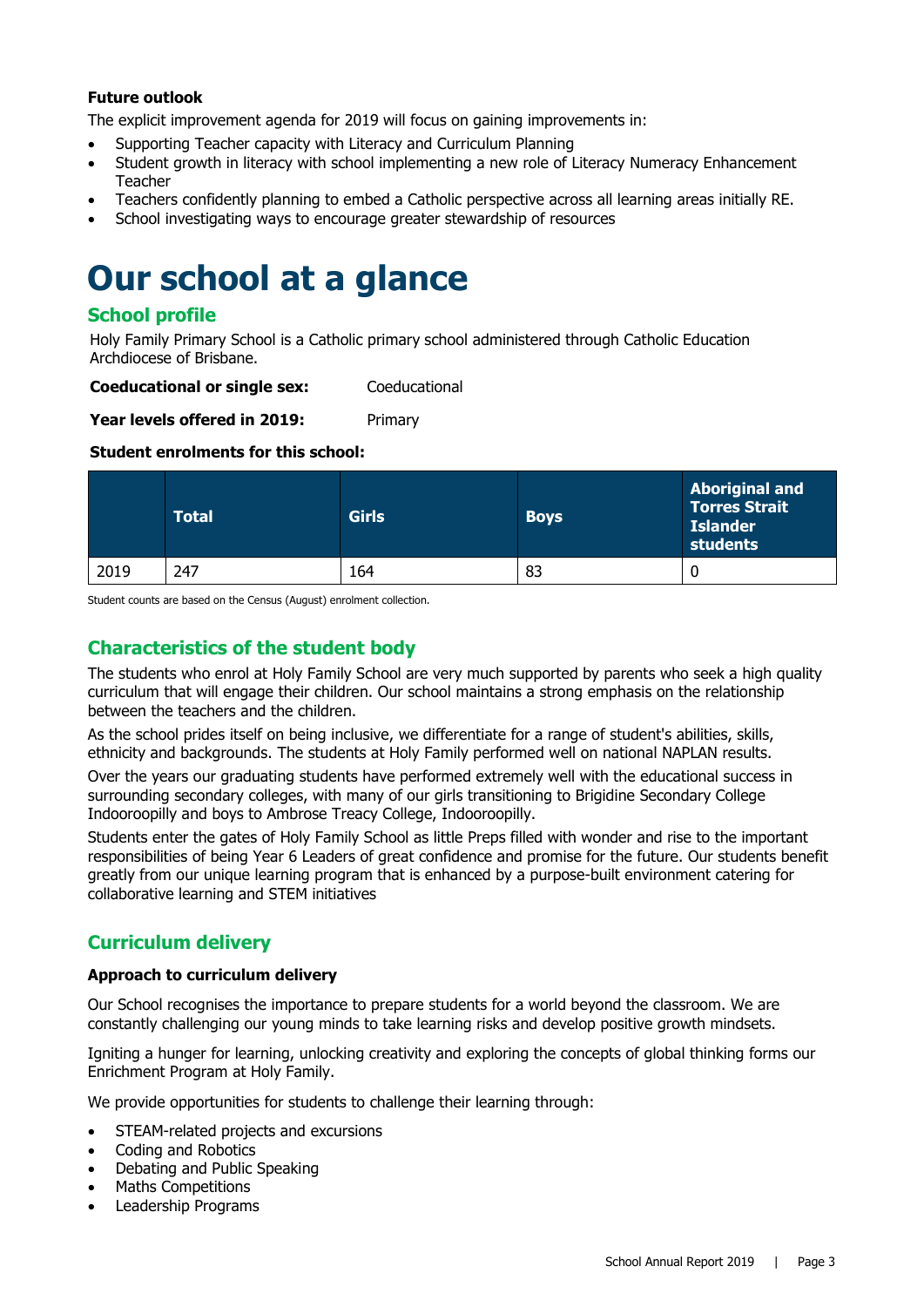- Camps (Years 4- 6)
- Social Justice programs
- Learning Enhancement Program
- Music & instrumental programs
- Italian language program
- Lunch club programs

#### **Co-curricular activities**

Our focus on "Enrichment" deepens beyond the classroom with:

- Lunch Activities Club \* Chess Club \* School Choirs \* Speech & Drama classes
- Robotics \* Inter-school debating \* Spanish Club \* Sporting focus
- School Tennis \* Kilometre Club \* Year 6 Tour to Canberra
- School excursions for all classes \* School Camps for Years 4 & 5
- School Band, Individual instrumental music programme
- Social justice outreach to the community and close links with Caritas and SVDP \* Links with local RSL, Gallipoli Barracks Pipes & Drums Band and ANZAC Day leadership role & Environmental initiatives.

#### **How information and communication technologies are used to assist learning**

Holy Family School places a high degree of importance on students and teachers using technology to enhance learning. We have also invested in our parent community being able to access communication tools to enhance their communication with our school, teachers and their students.

It's not the number of devises that are important but rather their focused use that engages and promotes learning and communication with our community. Even still we are blessed to have such support from our parents that enables each classroom to have significant access to technology that sees:

- One to one laptop program in Years  $3 6$
- Class sets of Laptops and iPads in Prep Year 2.
- Interactive panels in classrooms and Resource Centre
- Video technology for students & staff
- Other technologies for media and communication for students and teachers.
- Our school continues to support staff with professional development strategies to implement digital pedagogies into everyday classroom learning.

# **Social climate**

#### **Overview**

Small class sizes support a personalised learning environment and a close relationship between teachers and students. We share a common bond and beginning with our neighbouring Brigidine Secondary College; with both schools inspired by the Brigidine charism of "Strength and Gentleness".

Like Brigidine College, many of our students travel from far and wide to our school. Our parents find our location combined with our Before & After School Care program to be of great support with their own professional work areas and needs.

Our staff and parents have high expectations for learning, ensuring communication and involvement together is key to successful outcomes for our students. Families come from a wide variety of backgrounds and each contribute to a diverse school climate that celebrates a rich and inclusive family ethos.

Parents are encouraged to be involved in our community, our classrooms, our celebrations and our learning. Our school is a vibrant arm of the mission of our Holy Family Indooroopilly parish.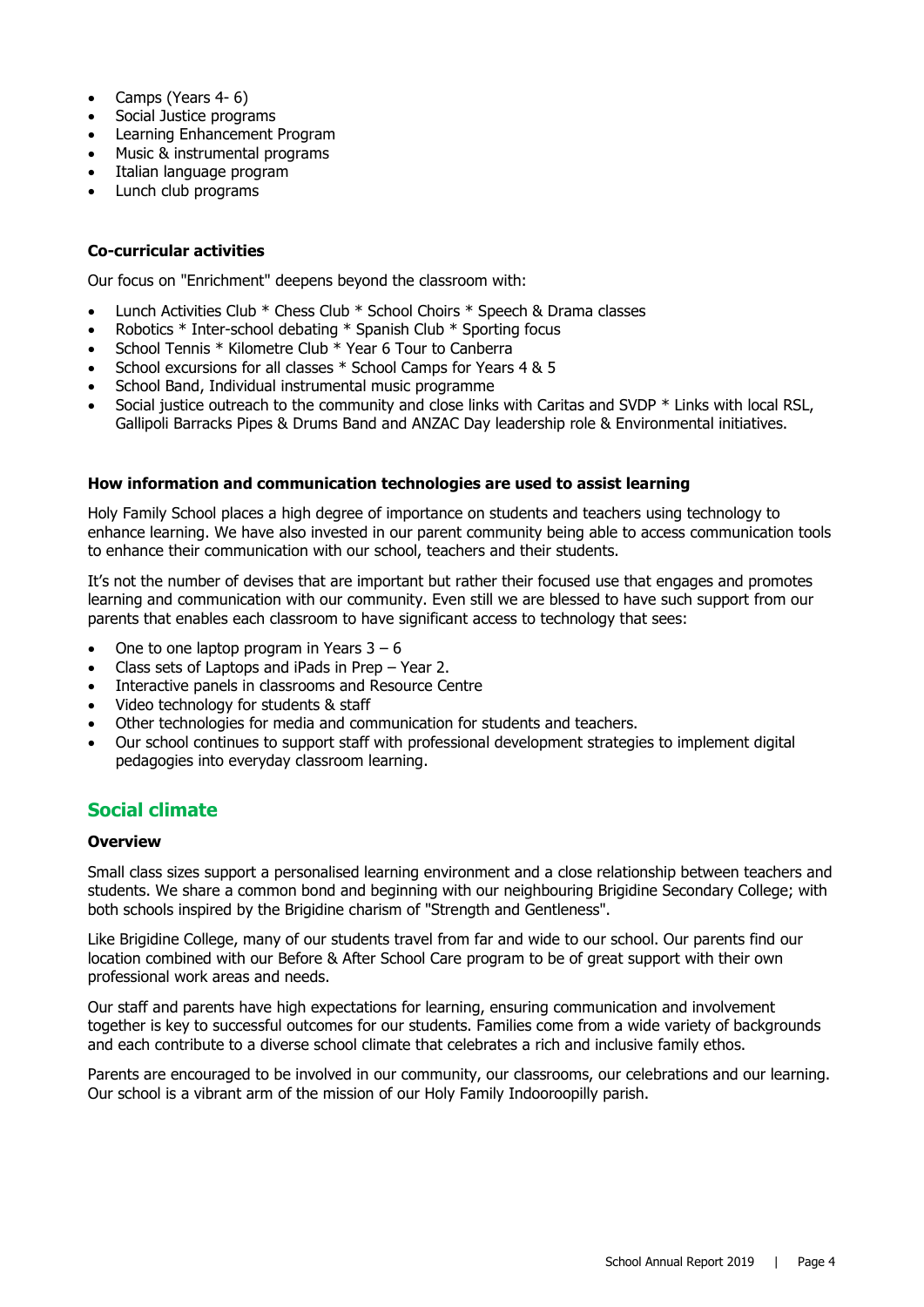### **BCE Listens Survey - Parent satisfaction**

| <b>Performance measure</b>                                                                                           |       |
|----------------------------------------------------------------------------------------------------------------------|-------|
| Percentage of parents/carers who agree# that:                                                                        | 2018  |
| This school helps my child to develop their relationship with God                                                    | 96.5% |
| My child is encouraged to participate in spiritual and religious activities and<br>projects outside of the classroom | 89.1% |
| Religious Education at this school is comprehensive and engaging                                                     | 89.5% |
| I see school staff practising the values and beliefs of the school                                                   | 93.0% |
| This school looks for ways to improve                                                                                | 82.5% |
| The school is well managed                                                                                           | 71.9% |
| My child is making good progress at this school                                                                      | 89.5% |
| This school is a safe place for my child                                                                             | 98.3% |
| This school helps students respect the needs of others                                                               | 96.4% |
| Teachers and staff are caring and supportive                                                                         | 96.6% |
| Teachers at this school expect my child to do their best                                                             | 91.4% |
| Teachers and staff relate to students as individuals                                                                 | 93.1% |
| The teachers help my child to be responsible for their own learning                                                  | 94.9% |
| My child is motivated to learn at this school                                                                        | 93.2% |
| I can talk to my child's teachers about my concerns                                                                  | 89.8% |
| This school offers me opportunities to get involved in my child's education                                          | 98.3% |
| My child's learning needs are being met at this school                                                               | 77.6% |
| I am happy with my decision to send my child to this school                                                          | 91.4% |

# **BCE Listens Survey - Student satisfaction**

| <b>Performance measure</b>                                                                                                      |       |
|---------------------------------------------------------------------------------------------------------------------------------|-------|
| Percentage of students who agree# that:                                                                                         | 2018  |
| At my school, I can express my beliefs                                                                                          | 87.0% |
| My school encourages all students to participate in spiritual and religious activities and<br>projects outside of the classroom | 91.4% |
| Religious Education at my school is interesting and engaging                                                                    | 64.2% |
| I see school staff practising the values and beliefs of my school                                                               | 81.5% |
| My school looks for ways to improve                                                                                             | 94.6% |
| Students at my school are encouraged to voice their concerns or complaints                                                      | 78.6% |
| Teachers treat students fairly at my school                                                                                     | 69.5% |
| Teachers recognise my efforts at school                                                                                         | 75.9% |
| I feel safe at school                                                                                                           | 89.5% |
| My school helps me to respect the needs of others                                                                               | 92.7% |
| I am happy to be at my school                                                                                                   | 89.3% |

### **BCE Listens Survey - Staff satisfaction**

| 2018   |
|--------|
| 85.2%  |
| 86.2%  |
| 81.5%  |
| 82.8%  |
| 55.2%  |
| 79.3%  |
| 96.6%  |
| 93.1%  |
| 79.3%  |
| 100.0% |
| 96.6%  |
| 93.1%  |
|        |

# 'Agree' represents the percentage of respondents who Somewhat Agree, Agree or Strongly Agree with the statement. DW = Data withheld to ensure confidentiality.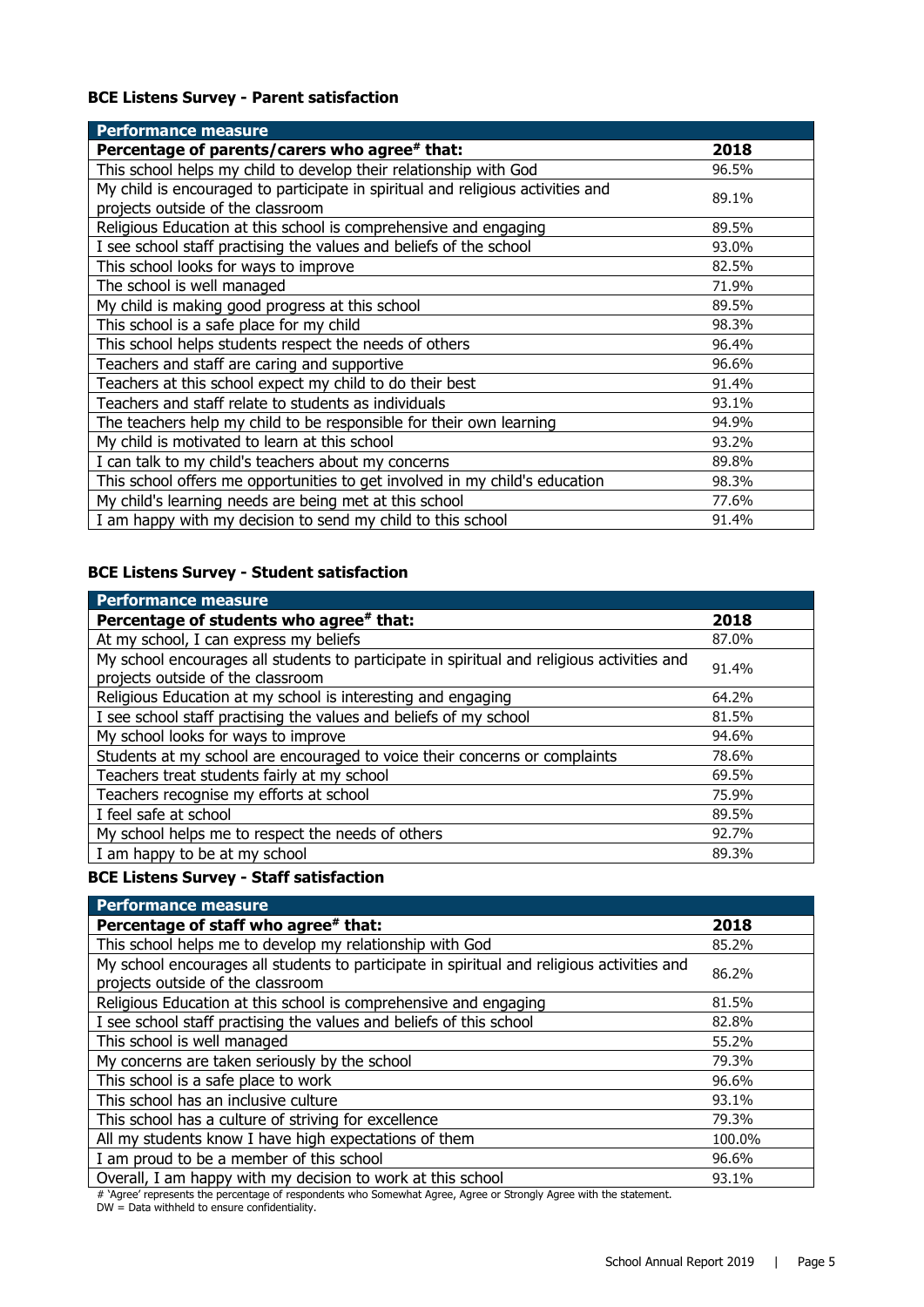#### **Family and community engagement**

Parent engagement is encouraged at Holy Family School through many ways:

- Parents are invited into classrooms for structured ways of supporting learning
- Teachers provide instruction to parents for their roles as classroom helpers, Class Parent meetings, celebrations and participation in liturgies
- Class excursions
- Parents participation in Parents & Friends Association and School Board
- School Discos Mother's Day & Father's Day celebrations at school
- Parent Education opportunities
- Cyclical review and External Review sharing
- Parent Teacher Interviews

### **Environmental footprint**

#### **Reducing the school's environmental footprint**

This is the first year of reporting on the school's electricity usage. Responsible energy usage supports the school's efforts towards a living response to Pope Francis' Encyclical Laudato Si' Care for our Common Home.

During 2019, our school undertook its largest building and refurbishment projects since the federally funded BER program. Our school ensured we sought advice and support from Brisbane Catholic Education by way of implementing sustainable environmental features for natural lighting, reduced electricity consumption and innovative inclusions within classrooms for more economic use of electricity.

| <b>Environmental footprint indicators</b> |       |  |  |  |
|-------------------------------------------|-------|--|--|--|
| <b>Electricity</b><br>Years<br>kWh        |       |  |  |  |
| 2019                                      | 97185 |  |  |  |

# **School funding**

#### **School income broken down by funding source**

School income, reported by financial year accounting cycle using standardized national methodologies and broken down by funding source is available via the [My School](http://www.myschool.edu.au/) website.

#### **How to access our income details**

- 1. Click on the My School link [http://www.myschool.edu.au/.](http://www.myschool.edu.au/)
- 2. Enter the school name or suburb of the school you wish to search.

| Find a school                   |              |                    |              | <b>Search website</b> |              |
|---------------------------------|--------------|--------------------|--------------|-----------------------|--------------|
| Search by school name or suburb |              |                    |              |                       | Go           |
| <b>School sector</b>            | $\checkmark$ | <b>School type</b> | $\checkmark$ | <b>State</b>          | $\checkmark$ |

3. Click on 'View School Profile' of the appropriate school to access the school's profile.

| <b>View School Profile</b> |  |
|----------------------------|--|
|                            |  |

4. Click on 'Finances' and select the appropriate year to view the school financial information.

| School profile NAPLAN | Attendance Finances |  | VET in schools Senior secondary Schools map |  |
|-----------------------|---------------------|--|---------------------------------------------|--|
|                       |                     |  |                                             |  |

Note: If you are unable to access the internet, please contact the school for a hard copy of the school's financial information.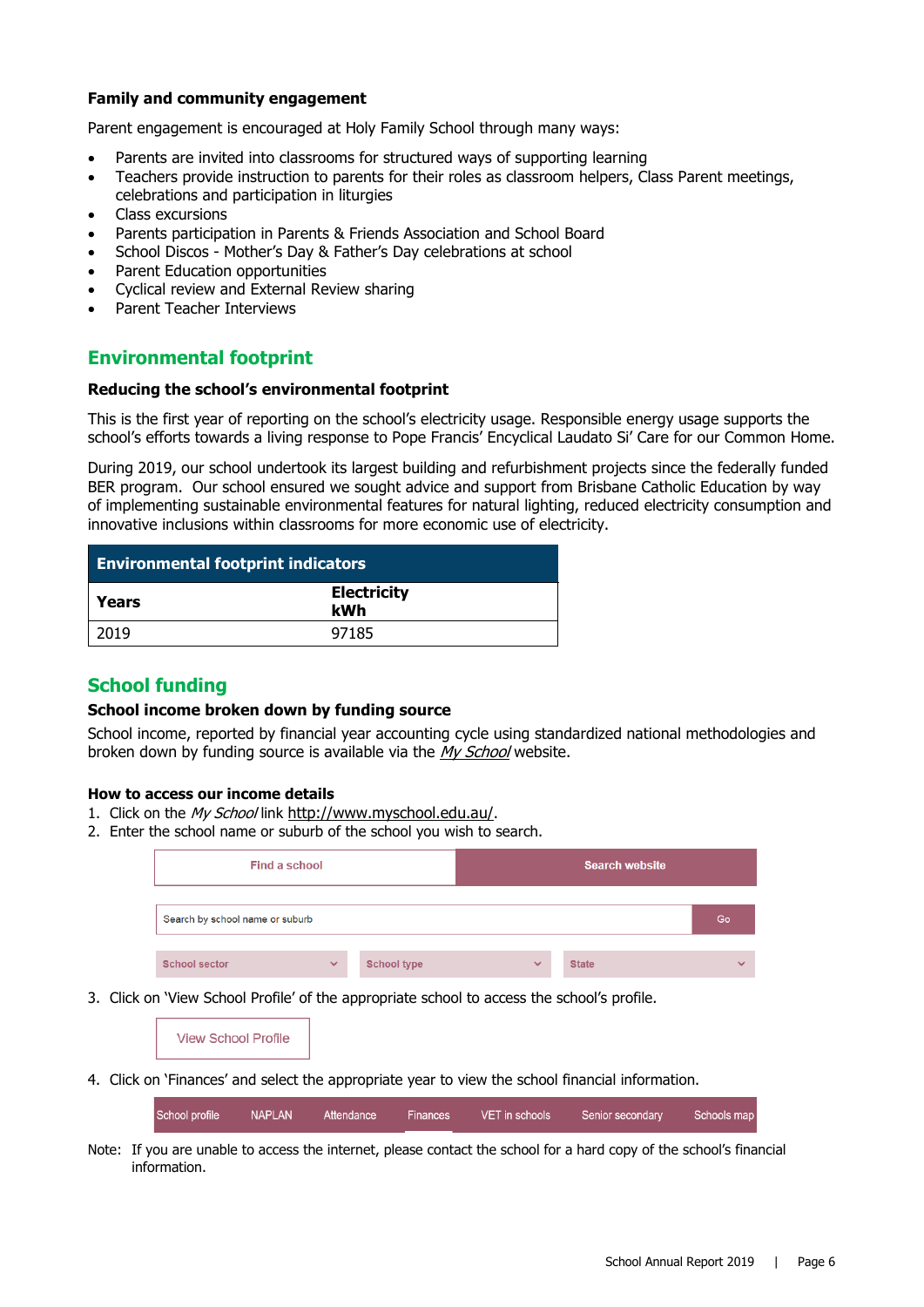# **Our staff profile**

### **Workforce composition**

| <b>Description</b>           | <b>Teaching Staff</b> | Non-Teaching Staff |
|------------------------------|-----------------------|--------------------|
| Headcount                    |                       |                    |
| <b>Full-time Equivalents</b> | 16.5                  | Q<br>ے،ر           |

#### **Qualifications of all teachers\***

| <b>Highest level of qualification</b> | Number of classroom teachers and school<br>leaders at the school |  |  |
|---------------------------------------|------------------------------------------------------------------|--|--|
| Doctorate                             |                                                                  |  |  |
| Masters                               |                                                                  |  |  |
| Graduate diploma etc.**               |                                                                  |  |  |
| Bachelor degree                       | 15                                                               |  |  |
| Diploma                               |                                                                  |  |  |
| Certificate                           |                                                                  |  |  |

\*Teaching staff includes School Leaders

\*\*Graduate diploma etc. includes graduate diploma, bachelor honours degree, and graduate certificate.

# **Professional development**

#### **Expenditure on and teacher participation in professional development**

The total funds expended on teacher professional development in 2019 were \$41,800

The major professional development initiatives are as follows:

- Teacher Capacity Building
- Religious Education
- Differentiation
- Literacy
- Digital Learning
- STEM
- Leadership support

The proportion of the teaching staff involved in professional development activities during 2019 was 100%

# **Staff attendance and retention**

#### **Average staff attendance**

| <b>Description</b>                                                    | $\mathcal{A}$ |
|-----------------------------------------------------------------------|---------------|
| Staff attendance for permanent and temporary staff and school leaders | 96.6%         |

#### **Proportion of staff retained from the previous school year.**

From the end of the previous school year, 94% of staff was retained by the school for the entire 2019.

# **Performance of our students**

### **Student attendance**

| <b>Description</b>                                                                | $\frac{0}{0}$ |
|-----------------------------------------------------------------------------------|---------------|
| The overall attendance rate* for the students at this school                      | 90.7%         |
| Attendance rate for Aboriginal and Torres Strait Islander students at this school | $0.0\%$       |

| Average attendance rate per year level |         |                                |       |
|----------------------------------------|---------|--------------------------------|-------|
| Prep attendance rate                   |         | 89.7%   Year 4 attendance rate | 89.6% |
| Year 1 attendance rate                 |         | 91.3%   Year 5 attendance rate | 92.7% |
| Year 2 attendance rate                 | 90.8% l | l Year 6 attendance rate       | 91.9% |
| Year 3 attendance rate                 | 90.2%   |                                |       |

\*The student attendance rate is generated by dividing the total of full-days and part-days that students attended, and comparing this to the total of all possible days for students to attend, expressed as a percentage.